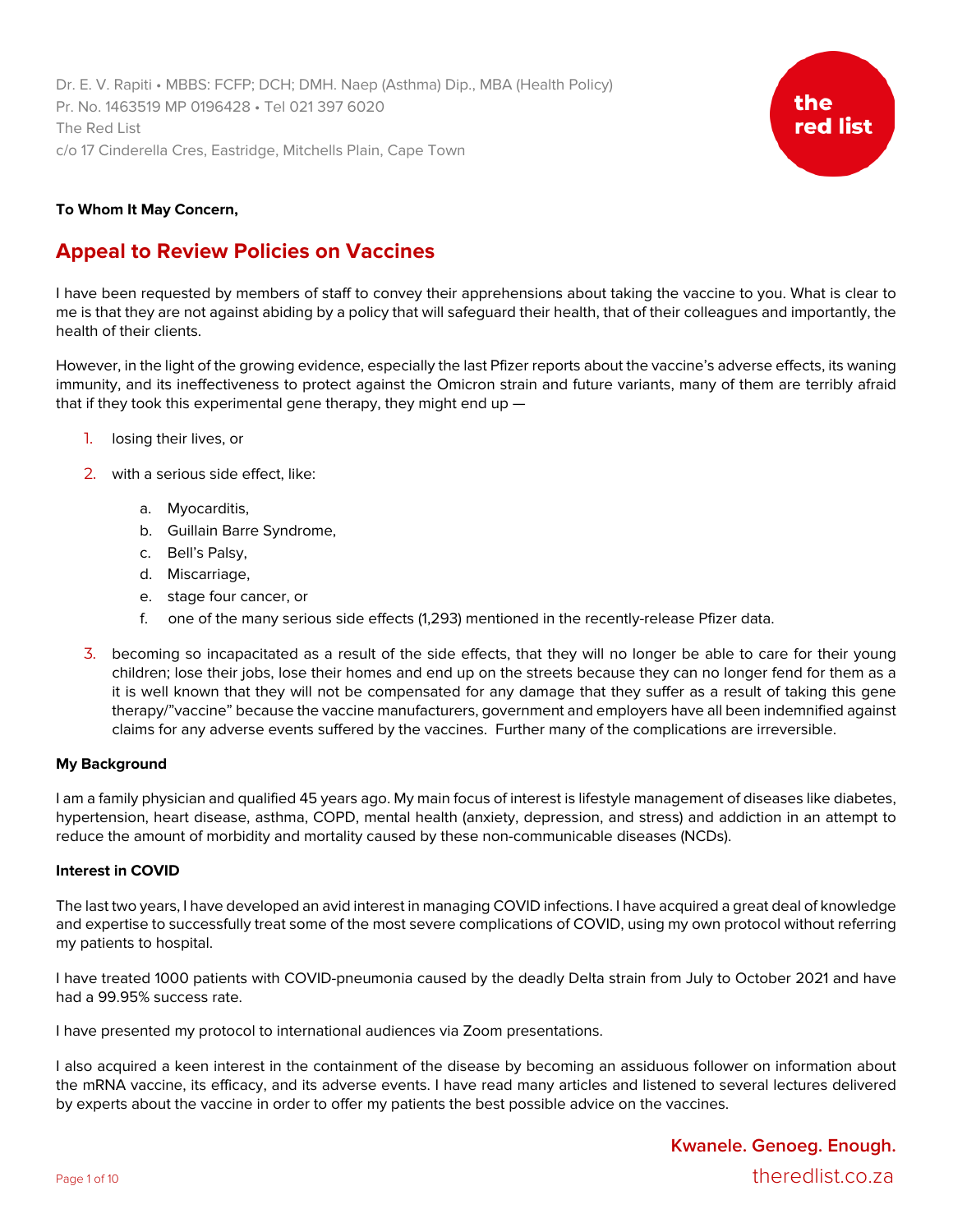I wish to state that I am bound by my Hippocratic Oath to treat and disseminate information to my patients that will do them no harm.

#### **My Thoughts on the Vaccine**

Back in March 2020, when the pandemic was declared, we were told about a vaccine that can save the world from the COVID virus by many vaccine manufacturers.

By October 2020, there were about five types of vaccines from these manufacturers: Moderna, Pfizer, AstraZeneca, Johnson&Johnson, Sputink and Sinovac.

The vaccine manufacturers did their own research and claimed there was a 95% success rate in terms of protection, and they declared that they were extremely safe. Not one regulatory authority did any of their own research to verify this data.

Based on the manufacture's research about safety and efficacy, the vaccine manufacturers were given EUA approval for their vaccine by the various regulatory authorities around the world.

EUA approval meant that the drug manufactures were given complete indemnity against claims for any adverse events and even death from the vaccines.

#### **What we know about the vaccines and the virus, two years later**

- 1. The vaccine is still in its experimental phase.
- 2. It is completely new technology that does not fulfil the criteria for vaccines namely that the pathogen must be
	- a. Dead,
	- b. Attenuated,
	- c. Should remain localised in the deltoid muscle,
	- d. Safe without serious side effects and should have, and
	- e. More than 50% effective
- 3. The vaccine was designed for the alpha strain because it is a spike protein. In the past two years, we had about five to six different strains, Alpha, Beta, Delta, Omicron 1, and now Omicron 2, so it was not designed for the newer strains.
- 4. The vaccine's efficacy against the **Beta** strain was between 65% and 95%. By the time the vaccine was released for use, the alpha strain had disappeared and was replaced by the Beta strain.
- 5. **Efficacy:**
	- a. The vaccines were unable to protect against the deadly delta strain because 80% of the people admitted to hospital and the incidence of infection was amongst the highly vaccinated, in countries like Israel, UK, Gibraltar, Singapore, Australia, New Zealand, Japan, where the vaccination rates were as high as 70% double vaccinated.
	- b. *Omicron Strain:* According to the latest UK and New Zealand data from February 2022 to March 2022, 80% of hospitalisations and infections were amongst the doubly vaccinated proving that the vaccine was totally ineffective against the highly mutated Omicron strain, which had 34 mutations, 10 of which were on the spike protein. The UK data from week 39, 2021 to week 11, 2022 showed that vaccine efficacy had plummeted to -275% for most ages, meaning that the vaccinated were as infectious as the unvaccinated that were not previously infected and that was a clear sign that the sign that vaccine immunity was non-existent after 25 weeks. For a vaccine to be regarded as effective it must show and efficacy of 50% or more. These vaccines, according to the UK Data, makes it quite clear that they are ineffective.

https://www.bitchute.com/video/zKyy1JsgcOn0

Based on the UK data, it can be clearly seen that: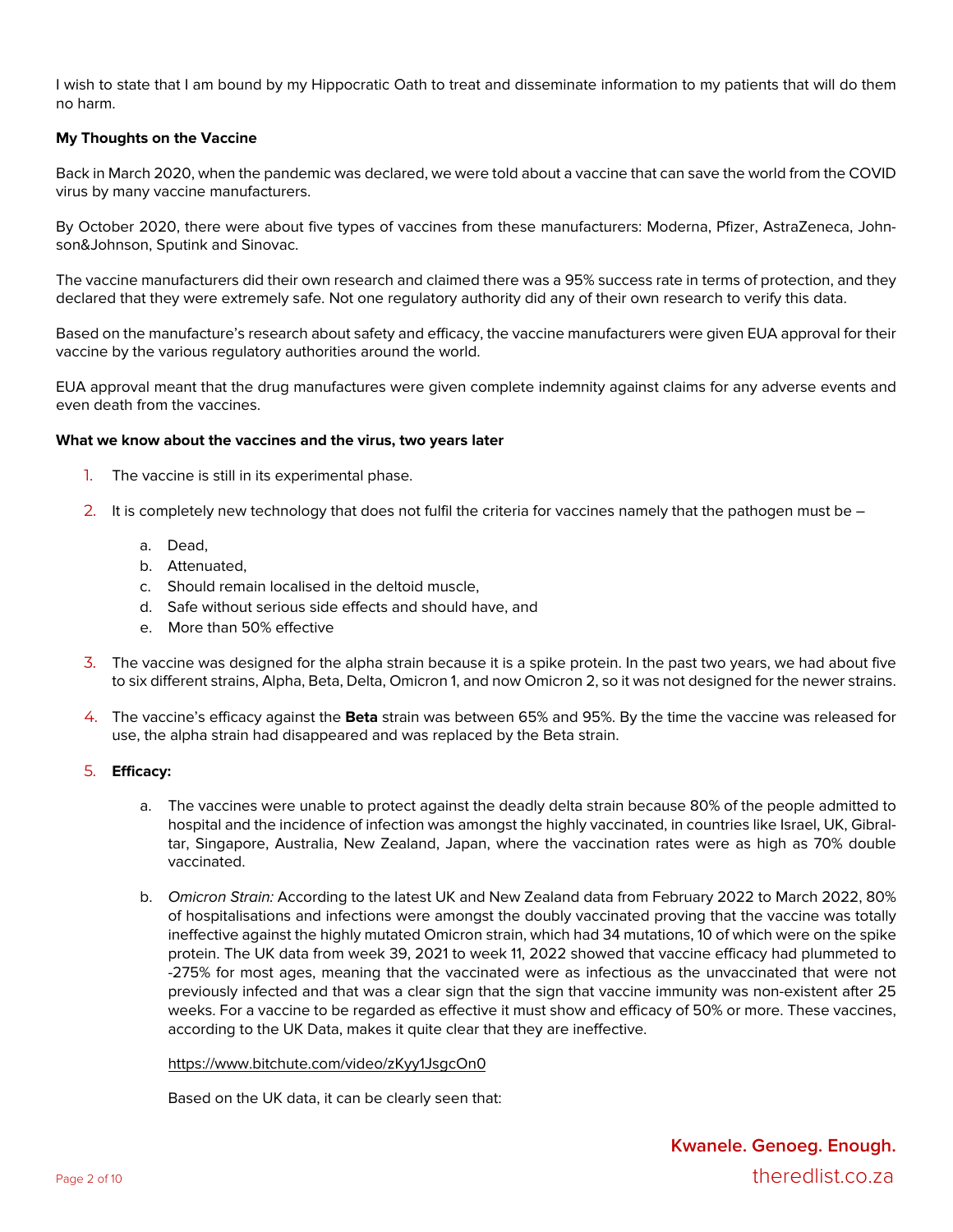- **i. The vaccine is ineffective against the new variants, and**
- ii. Its immunity dwindles to way below the required 50% to qualify as an effective vaccine to offer **any protection to the vaccines or make them non-infectious.**

#### 6. **Boosters:**

- a. There is a great deal of uncertainty about how many boosters, one should take and how often they should be given. What is known is that the more the boosters, the greater the risks of decreasing the body's natural innate immune system, which puts the vaccinees at risk of succumbing to dormant infections like chickenpox and herpes.
- b. In June 2021, the European Academy of Medicine expressed their reservations about using boosters, without any data to prove their efficacy.

According to Dr David Bower, a virologist from the Francis Crick Institute, mentioned that in their studies they found that people who took two doses of the Pfizer vaccine had five to six times less Neutralising Antibodies (NAB).

The World Health Organization's (WHO) CEO, Dr. Tedros Adhanom Ghebreyesus, also mentioned that it is unlikely that the boosters shots will improve immunity.

The other finding was that the older one gets, the immunity becomes lower.

https://rumble.com/vzeppl-busted-covid-booster-shots-diminish-immune-system.html

https://www.wnd.com/2022/01/e-u-admits-frequent-booster-shots-weaken-bodys-immune-system/

The deduction to be made is:

- **i. After two doses, vaccine immunity is almost zero after six months.**
- **ii. Adding boosters frequently will progressively decrease the NAB, so**
- iii. The vaccinated after six months of the second dose or after the booster will be at much risk as **the unvaccinated that have not been previously infected.**
- **iv. The vaccines have failed to achieve the desired objective of protecting an individual from being re-infected or prevent complications or hospitalisations.**
- **v. The vaccines have failed to achieve the objective of meeting the requirements for the "greater good of society".**
- c. The risk of myocarditis in young males is increased with this vaccine, especially after boosters; they can end up with sudden cardiac deaths from an adrenergic myocarditis, which differs from a viral myocarditis.

*\*Adrenergic myocarditis was described by a Brazilian pathologist, who discovered from the autopsies he* carried out on people who died suddenly, that there was evidence of the spike protein in the heart muscle. Around the spike protein in the heart muscle, he noted that the inflammation was different from the inflam*mation one finds with a viral myocarditis.*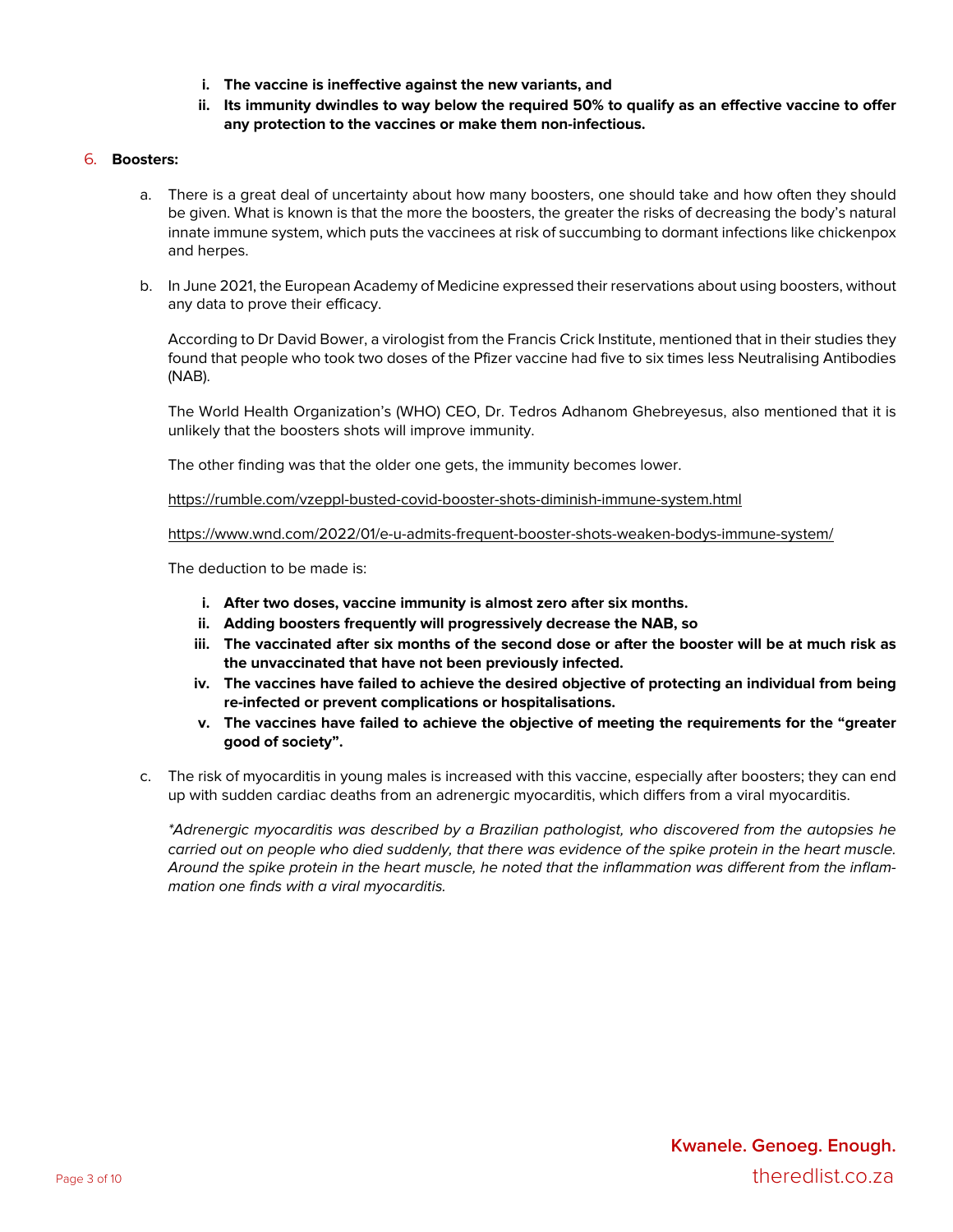# 7. **Vaccine Content:**

- a. One of the essential requirements for any drug, especially a drug on trial, is that the full contents of the drug must be revealed before the drug can be given to an individual. This requirement is enshrined in the Nuremburg Code of 1947.
- b. Many of the drug companies have not disclosed the full contents of their vaccines, so vaccinees were not fully informed about the contents of the vaccine that they were to make a proper informed choice.
- c. This has led a number of researchers across the globe to analyse the contents of these vaccine vials examine its contents to explain the relationship between the contents and the numerous side effects of these vaccines.
- d. There have been countless researchers, who presented similar findings in their research. Some of the doctors who have examined and studied the contents of these vaccines are DR Pablo Compara from Spain, DR Zandre Botha from South Africa, DR Martin Monterender from Argentina, DR Lee from Korea, and Dr Robert Young from Canada. The latest was a group of scientists from Australia.
- e. The following is a summary of their findings and the findings of the others:
	- i. The vaccine contains graphene oxide which is a highly toxic substance to the body.
	- ii. When the spike protein enters the blood stream, the neutrophils try to engulf these foreign bodies but, in the process, end up dying, which explains the decreased levels of natural immune cells in a number of patients that are vaccinated. The decrease in natural immune cells explains the why so many vaccinated are at risk of dying after they infected with other pathogens.
	- iii. The blood of the vaccinated shows how the platelets are activated, which in turn causes the red blood cells to clump. This clumping leads to clots and a blockage in the vessels that the clots are in.

https://rumble.com/vzjlyb-exclusive-australian-whistleblower-scientists-provide-evidence-of-nanotech-.html

- f. Regulatory authorities guilty of omission.
	- i. What is shocking is that none of the regulatory bodies throughout the world have undertaken their own research to establish the contents of these vaccines before awarding EUA approval for these vaccines.
	- ii. It is the duty of these government funded regulatory authorities to work in the best interests of the public to ensure that products that are used on the public are absolutely safe.
	- iii. They all relied on the data presented to them by the drug companies, much of which we are now learning is far from accurate or reliable insofar as their safety and effectiveness are concerned.
- g. These revelations about the contents of the vaccine are grounds for the trial to be paused and further **proper investigations should be taken by independent researchers to ascertain the safety and effectiveness before it is put on trial again.**

#### 8. **Pfizer data on the vaccine:**

The recently released Pfizer data revealed the following:

- a. There were more than 1,200 deaths,
- b. 1,293 described side effects, and
- c. 43,000 side effects were reported in a period of three months.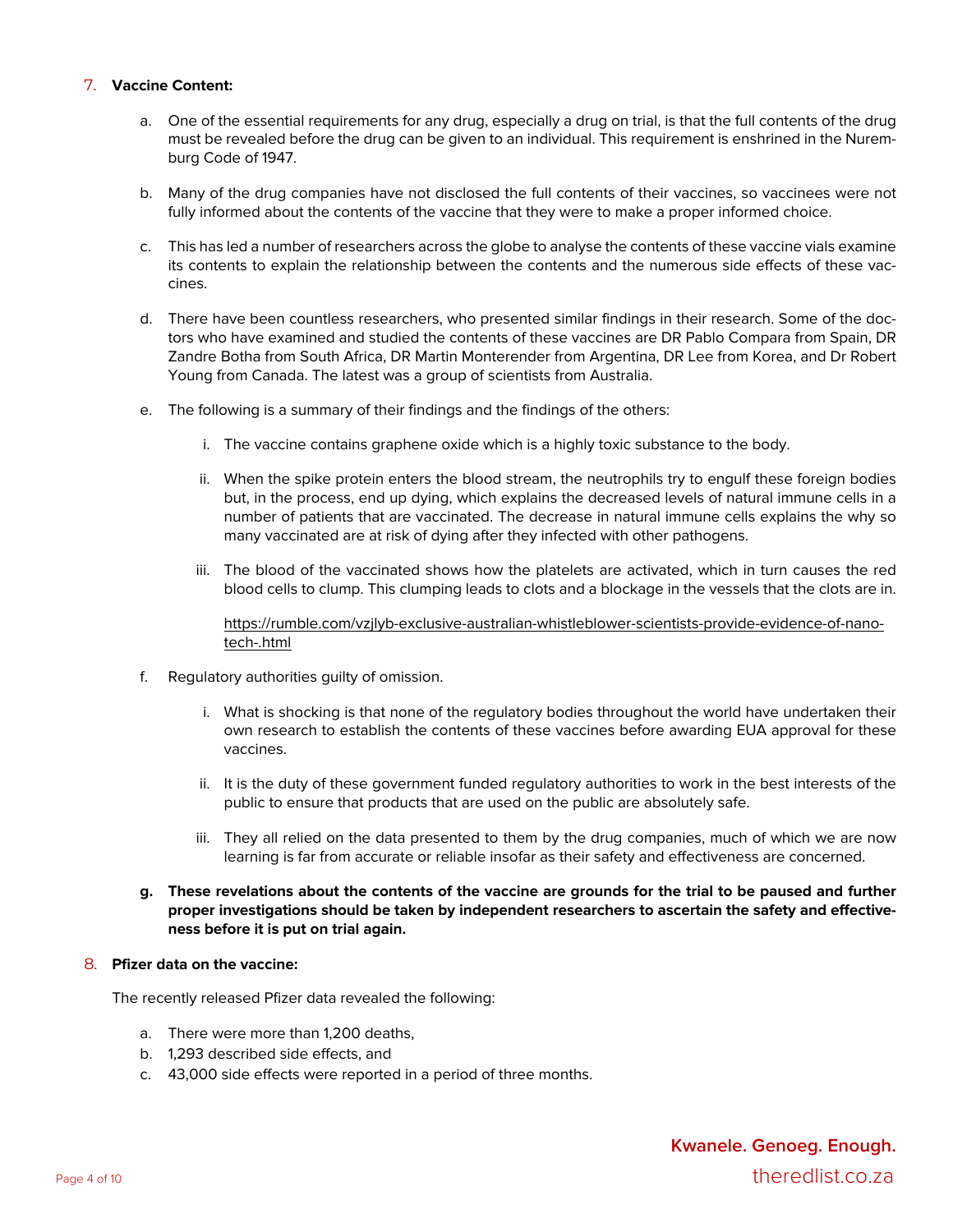# 9. **EudraVigilance and Centers for Disease Control and Prevention (CDC) Data:**

- a. 50,000 deaths due to vaccines,
- b. 3-million adverse events, and
- c. 80% abortion in first trimester of women who took the vaccine.

The death and side event numbers only represent 1% of the actual numbers due to gross under-reporting for a number of reasons.

# 10. **Explanations for a sudden outbreak of cancers and infections:**

- a. The spike protein blocks the toll-like receptors 3, 7, 8 in our body. These receptors protect the body from infections but when they are blocked, the body is vulnerable to just about any infection.
- b. The spike protein enters the cell and get incorporated into the DNA and alters them. Once the DNA is altered, the cells cannot protect the body from cancers cells that appear all the time, which explains the surge in advanced cancer.
- c. When the spike protein enters the cell it converts the cell into a factory, which continuously produces spike.
- d. Wherever the spike protein lands, it can elicit a hyper immune response and cause a severe autoimmune reaction and destroy the body's organs. https://rumble.com/vzou0l-irreparable-damage-to-the-immune-system-caused-by-the-shots-dr.-sherri-tenp.html

# 11. **Excess deaths after a vaccine amongst millennials**

a. CDC data has shown that from the middle of 2021 to the end of 2021 that there were 61,000 excess deaths after the vaccine period compared to similar periods in previous years in the age group 22 year to 44 years.

In less than a year, there were 61000 excess deaths after the vaccine, whereas in ten years of the Vietnam War, there were 58,000 deaths. This data was analysed by a data analyst, Mr. Edward Dowd.

https://rumble.com/vx29ox-cdc-data-excess-deaths-of-millennials-from-covid-jabs-rival-vietnam-war-us-.html

- b. Prof. Richard Enos from Scotland mentioned that there were 16% excess deaths after vaccine in 2021.
- c. Life Insurance claims skyrocket by an unprecedented 258% post vaccine according to Life insurer Aegeon in the US, post vaccine in the third quarter of 2021.

# https://rumble.com/vu8a4v-life-insurer-aegons-q3-2021-payouts-skyrocket-258-as-post-vaccine-deathsra.html

The high rate of excess deaths in the age group 22 years to 44 years should be a cause for serious concern by both government and industry because it affects healthy people in the most productive years of their life. Such a huge loss can have a serious negative impact on the economy, the workforce and to families.

This high number of excess deaths should be of huge concern to industry because they might end up losing many of their best senior employees, way before their time. This will have a serious negative impact on the success of these companies.

# 12. **Cardiac and brain injury directly linked to spike protein**

a. The work by German pathologists, Prof. Arne Richard and Prof. Walter Lang have demonstrated on autopsies of patients, who died suddenly, that there were spike proteins in the blood vessels and in the brain tissues of these individuals.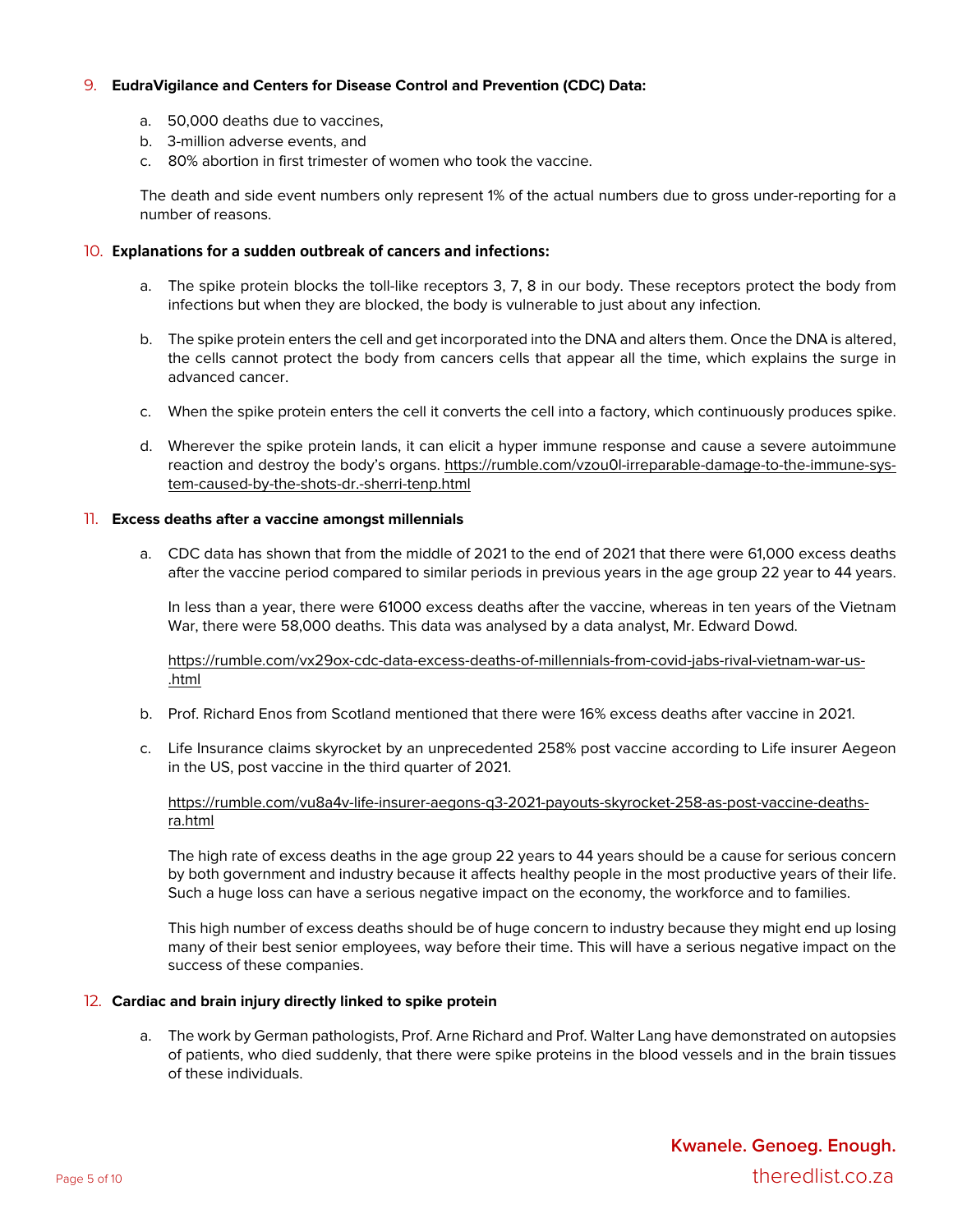#### https://doctors4covidethics.org/new-videos-on-findings-of-arne-burkhardt-and-walter-lang

- b. This study shows that the spike protein does not remain in the deltoid muscle but much of it enters the blood and is deposited into the cells of the blood vessels and the brain.
- c. Once in these sites, the body sets off and autoimmune response, when the body's antibodies start attacking the cells and leads to myocarditis or brain damage.
- d. This finding explains why so many young healthy athletes are dying suddenly whilst playing sports. Their damaged hearts can no longer take the strain of strenuous exercise.
- e. This should be of serious concern for employees engaged in serious manual or physical labour.

# 13. **Analysis of death rates in South Africa**

- a. The daily recorded rate in in July 2021 was 420 but this year it has dropped to just 12. This is strong evidence to feel confident that there is no serious threat from COVID any longer to warrant strict measures like mandates and lockdowns.
- b. This figure of the death rate was mentioned by President Ramaphosa on 4 April 2022, when he addressed the nation and needs to be verified or analysed, urgently for proper policy health management decisions.
- c. South Africa's high death rate is questionable:
	- i. The number of deaths due to Covid by the end of 2020 was recorded at 90,000 for a total population of 65 million people.
	- ii. Nigeria, which has similar socio-economic conditions as South Africa, and a population of 80 million, only recorded a death rate of 14,000 from COVID.
	- iii. This huge disparity in death rate between South Africa and Nigeria makes the high figures for South Africa highly suspicious. Our data does not tell us –
		- 1. how many people died from COVID,
		- 2. how many people died because of COVID,
		- 3. how many died from their comorbidities, and
		- 4. the age distribution.

https://www.worldometers.info/coronavirus/

The current (2022) daily death rate according to Worldometers is **zero**, suggesting that we are out of danger.

- d. Huge, unexplained disparity in death rates between 2020 and 2021:
	- i. The death rate from Covid in 2020 in South Africa was 90,000. In 2020 the most prevalent strains were the Alpha and Beta strains, which were not highly infectious, nor were they as virulent as the Delta strain, which was the predominant strain from July 2021.

The Alpha and Beta Strains had a recovery rate of 99.9%, so it is puzzling why we recorded such a high death rate during the period of the less virulent and Beta strain infection but had a 80% drop in death rate with the deadly Delta strain infection.

- ii. In 2021, the death rate for South Africa from Covid had risen from 90,000 to 100,000, there were 10,000 deaths for the whole of 2021.
- iii. The deadly and highly infectious Delta strain replaced the Beta strain in July 2021. It would have been expected that the deadly Delta strain would have taken more lives than the milder Alpha and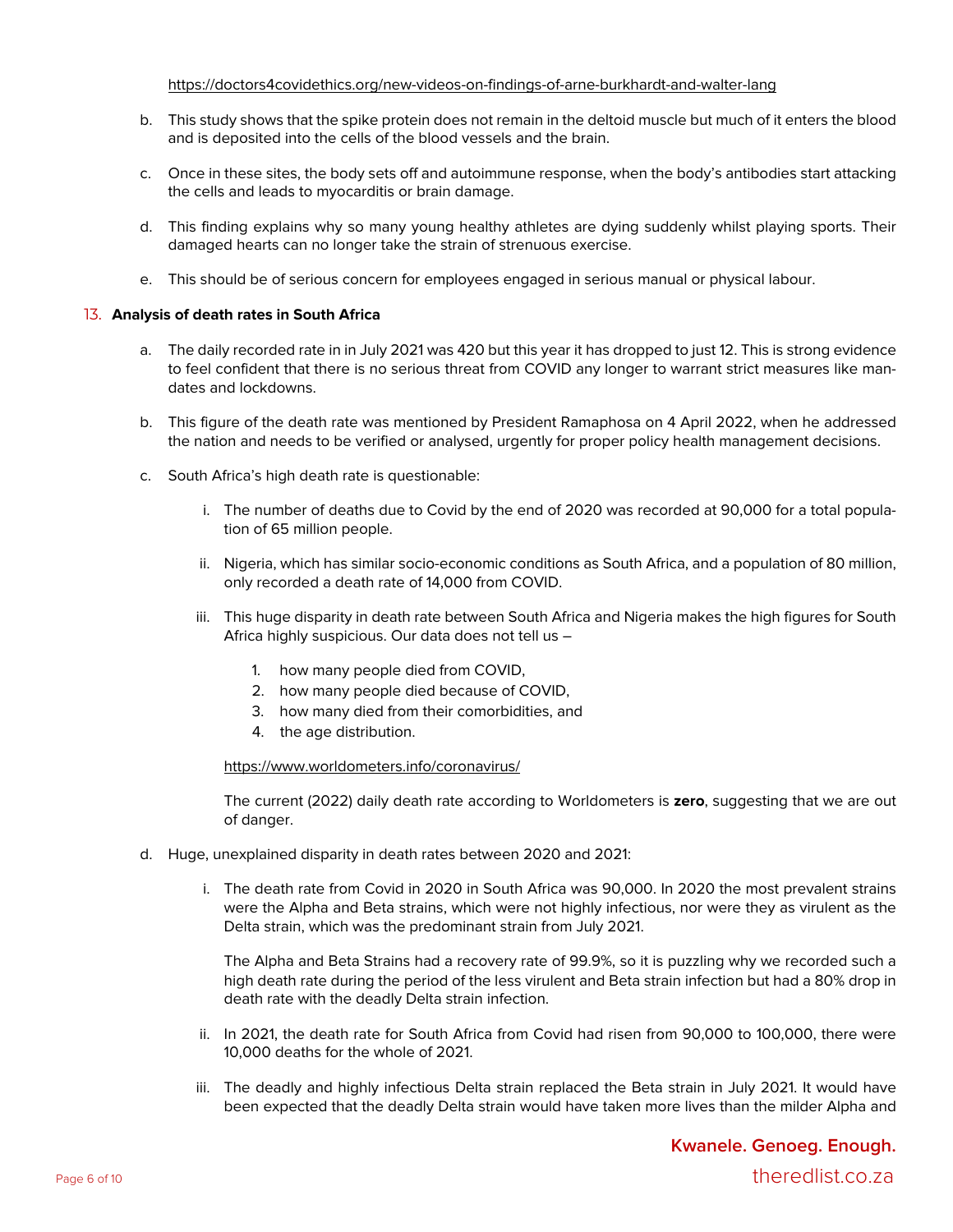Beta strains because the government's approach to dealing with COVID remained, erroneously, the same, that is: there was no treatment for COVID, so patients should go home and isolate till they became breathless.

- iv. The only way to explain the huge discrepancy in the recording of death between 2020 and 2021 was that there were huge flaws in the recording of data in the data for 2020, which needs to be urgently investigated.
- e. The high daily death rate of 450 in 2021 needs further analysis:
	- i. The president mentioned in his speech on 4 April that there were 450 daily deaths in 2021. What he does not mention is whether this high figure was every day or just one particular day.
	- ii. If it was everyday then that figure would give us an annual death rate of 150,000 for 2021 alone, which is totally incorrect.
	- iii. If it was a one-off record, then the figure is misleading because we should have been given a composite figure for the whole of 2021 to make a fair assessment of the severity of the disease.
	- iv. The death rate for 2021 was 10,000 for the year, 900 per month, 30 per day, which is far less than the figure given by the president.
- f. The death rate due to Omicron in 2022 needs to be fully analysed:
	- i. The president omitted to mention what were the death rates for the Omicron strain for the last four months starting from December through to the end of March.
	- ii. Based on my observations in my practice during the period for the Omicron strain:
		- 1. We did not have one death due to Omicron.
		- 2. The number of patients with Omicron pneumonia was 100 times less than for the Delta strain.
		- 3. The majority of the patients seeking treatment were extremely mild.
		- 4. The majority were not vaccinated, implying that the good recovery rate, and almost zero admissions to hospital with complications cannot be attributed to vaccination but the fact that Omicron was an innocuous strain that was self-limiting in many instances.
- g. Decisions to lift the lockdown should have been based on Omicron data.

# 14. **Rest of the world:**

- a. Most countries in Europe the United Kingdom, Austria, Finland, Sweden, etc are some of the 20+ countries that have –
	- i. dropped all mandates,
	- ii. dropped all lockdowns, and
	- iii. ended all social distancing.
- b. They have realised that, even though that the Omicron strain is highly infectious, it is not that, based on the minimal number of complications and hospitalisations, and that the vaccine is ineffective against the Omicron strain.
- c. The severity of a strain or a pathogen should be measured by the number of deaths and complications **and not the number of incidences.**
- d. They have decided to live with omicron and go for herd immunity to control the strain.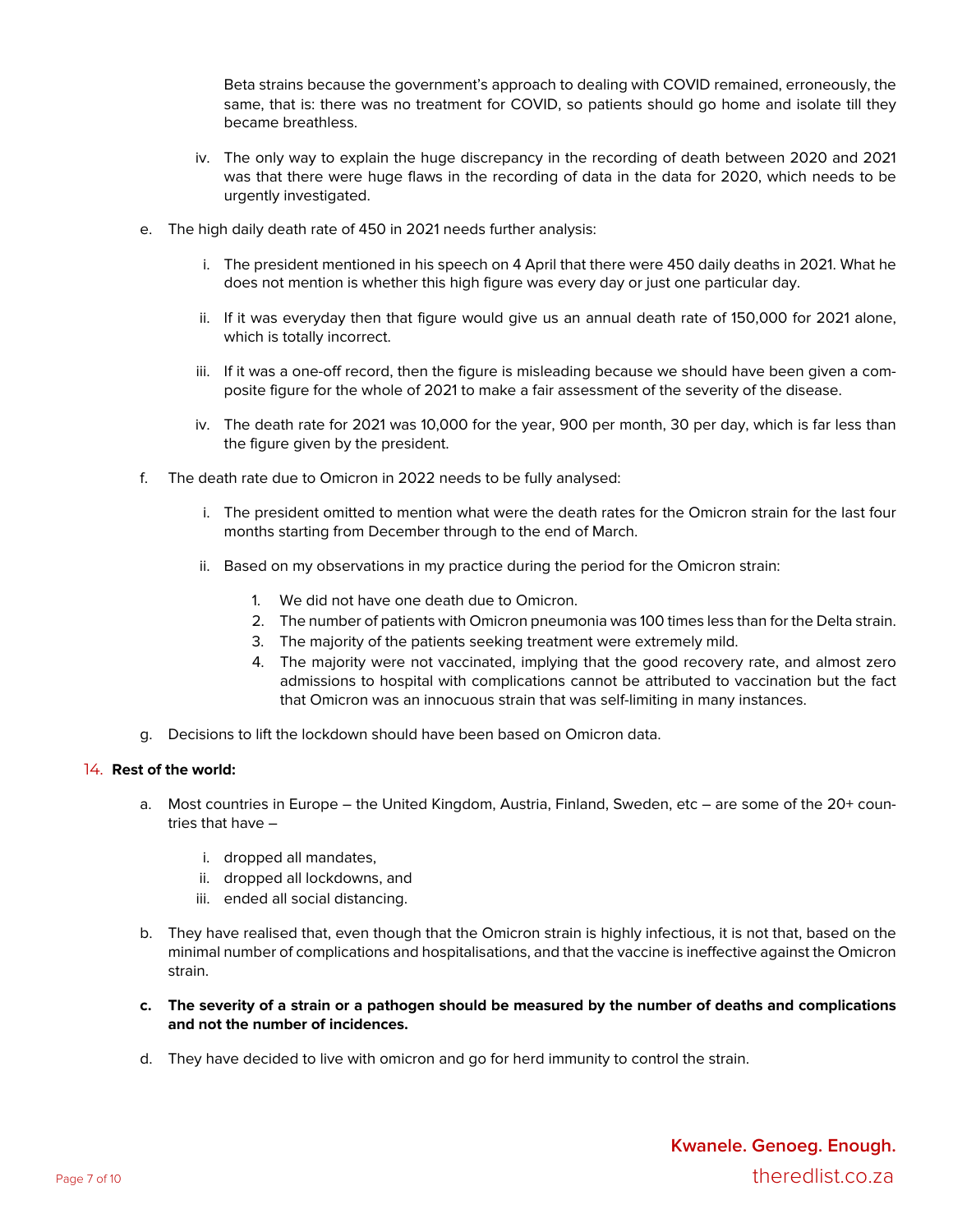# 15. **South Africa:**

- a. We have reached 80% herd-immunity, through natural infection, according to Prof. Madhi, Head of Virology, Wits University. **80% is adequate remove all restrictions.**
- b. Natural Immunity:
	- i. Most of our herd-immunity is through natural infection, which is 13 times superior to vaccine immunity, and lasts much longer than vaccine immunity.

https://www.medrxiv.org/content/10.1101/2021.08.24.21262415v1

ii. Most of my patients, who were infected with the Beta strain managed to remain protected against both the Delta and Omicron strains. This means that their natural immunity from a previous infection, lasted for more than 12 to 18 months, which is far superior to vaccine immunity, which wanes after four months, based on the latest data out of the UK in March 2022.

# iii. The ideal situation is to accept that people who have been previously infected to be accepted as **being immunized and they should not be discriminated against, nor should they be harassed.**

- iv. The highly vaccinated countries are still experiencing a spike in the numbers with the Omicron variant and the newer Omicron strain, Omicron 2, but they have decided to drop all restrictions, mandates, vaccine passport and live with the virus because hospitalisations and deaths through Omicron are minimal. It was for this reason, patients, who were asymptomatic were encouraged to return to work, and the isolation period was reduced to 5 days from 10 days.
- v. The Omicron strain in South Africa has almost disappeared after two months, by the end of December 2021, due to a high herd immunity of 80%, even though our vaccination rate is way below 50%, which is far less than the 80% vaccination rates in the Scandinavian and the EU countries.

Our hospitalisation rates, ICU admissions and deaths are considerably reduced, which is a clear sign that we are no longer in the purportedly dangerous situation we were in in 2020.

vi. It is extremely bewildering as to why South Africa, with no threat from the virus, due to its 80% level of immunity, is not dropping all mandates, restrictions, social distancing, masking, and the number of people at indoor and outdoor gatherings like the rest of the world.

# 16. **Deductions**

- a. Many experts in the field of infectious diseases are of the opinion, after the release of the Pfizer data, that the vaccine:
	- i. Is not effective against the new strains,
	- ii. Does not decrease hospitalisations,
	- iii. Does not prevent the vaccinated from being infections after four months, because the immunity of the fully vaccinated wanes completely by that time (UK data), and
- b. The immunity of people who have been previously infected, but were not vaccinated, lasts for well over 12 to 18 months, meaning that the previously infected and unvaccinated are less likely to be infections, as compared to the fully vaccinated.

# 17. **PCR Tests**

- a. These tests:
	- i. Are not accurate,
	- ii. Cannot differentiate between the different strains,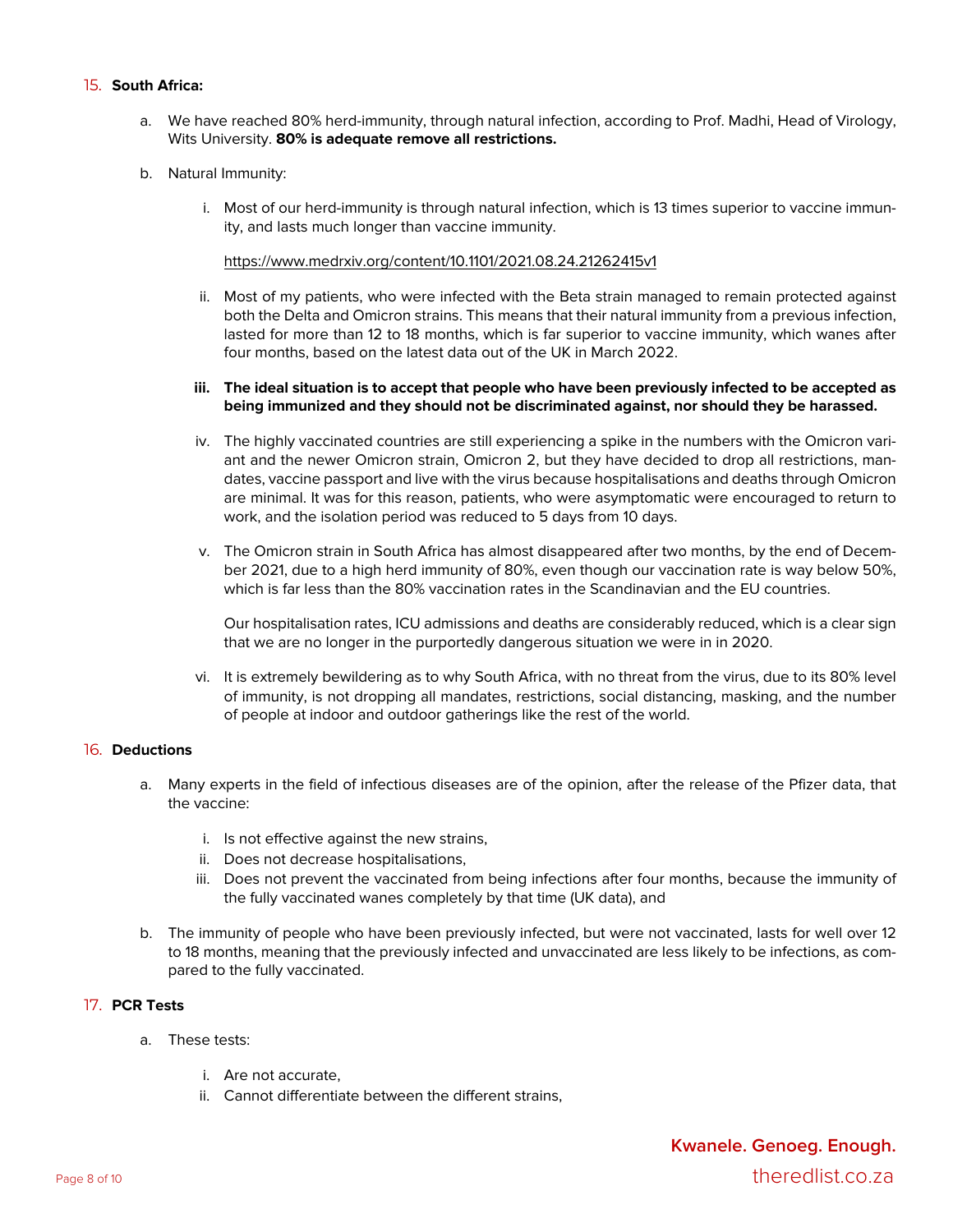- iii. Produce false positives when the test cycles are raised beyond 35,
- iv. Can produce positive results three weeks after infection as they test for dead protein, meaning that a positive test can be used as evidence for infectivity,
- v. Can produce positive results three weeks after infection, according to Rochelle Walensky of the CDC, and
- vi. Are costly, and not necessary when a patient is asymptomatic.

#### 18. **Conclusions**

- a. It should be clear from all the information we have about the vaccine's safety, efficacy, and its contents that there are far more risks to the vaccine than there are benefits. The general public's fears about taking the vaccine, on scientifically based evidence, are highly justified.
- b. The employee's fears about losing their lives or becoming incapacitated through an adverse event is a very real possibility and a plausible one, based on all the emerging data from Pfizer.
- c. The vaccines can affect anyone, regardless of their health status. It is becoming increasingly common to see healthy sports men and woman dying on the field from sudden cardiac deaths after taking booster to make ordinary men and women afraid of to take the vaccine.

#### **Exemptions for the vaccine?**

It is difficult to determine criteria for exemption from taking the vaccine on medical grounds because –

- the vaccine is new technology  $-$  we are still learning about it,
- anyone can experience a side effect, regardless of his/her state of health, and
- there is no way of telling who will experience a stroke, heart attack, neurological defect or die from taking the vaccine.

# **Employees are not against doing what is best for the greater good**

It must be mentioned that employees are not against the vaccine but are justifiably apprehensive about taking a substance that can cause their death or leave them and their families destitute as a result of an incapacitating side effect of the substance, especially if they will not be compensated for their loss and suffering.

#### **Government, SAPHRA and big pharma are derelict in their duty**

- It is a well-known scientific fact that, any substance that leads to more than 50 deaths has to be withdrawn in the interest of public safety. This vaccine trial should have been suspended by SAPHRA and other regulatory bodies as was done with the H1N1 vaccine and with drugs like Thalidomide **until more trials are conducted to confirm that they are safe and effective**.
- The government should have taken the lead in deciding health policy regarding the vaccine as the other advanced countries in the world have done.
- The government has shifted the onus of responsibility, unfairly, to the employer. The shifting of this responsibility has created a great deal of animosity between longstanding good loyal staff and their employers as well as between longstanding colleagues on either side of the vaccination divide.
- The drug manufactures should have alerted the regulatory authorities about the severe adverse events well in advance so that policy makers could have taken the right decision regarding the use of covid vaccines on their citizens.
- Both Pfizer and Moderna are facing lawsuits of \$450 million and \$350 million for misleading the public about the safety of their vaccines.